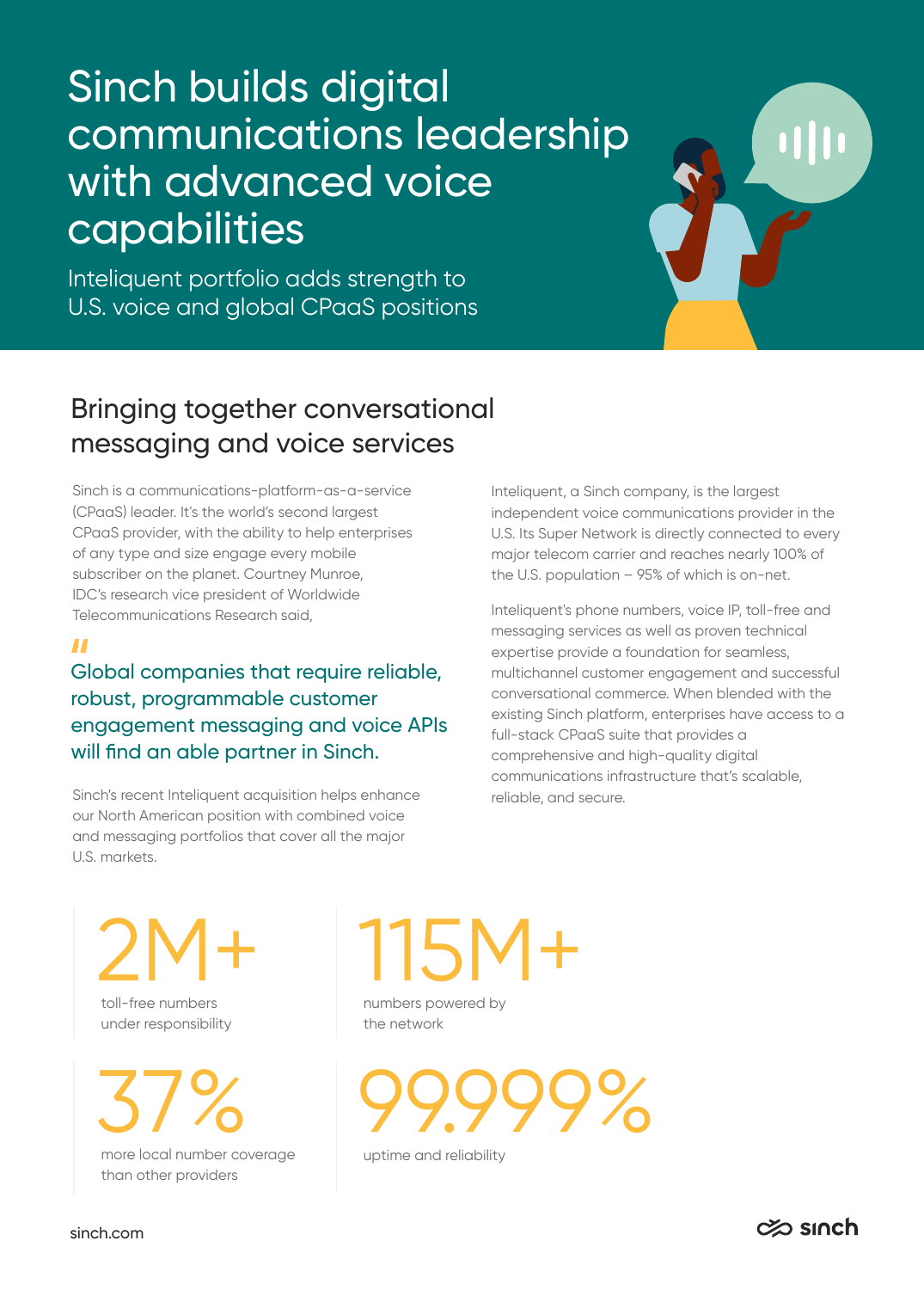## Do business with a CPaaS leader

CPaaS is more than a collection of APIs. Leadership in this rapidly growing segment requires direct carrier relationships, independent networks, and the right know-how, reliability, and support to deliver quality voice calls and messages. Bringing enterprises and customers together anytime, anywhere and on any channel.

As Inteliquent is now part of Sinch, we help organizations to:



### **Simplify** communications

- Converge voice and messaging services and engagement solutions with a single provider, connection, and platform
	- Acquire phone numbers and embed voice calling into enterprise applications or business processes using API-driven services

## Enable exceptional voice and messaging solutions



Improve go-to-market times using long-term telecom industry relationships and proven technical expertise

Maintain high-quality communications and engagements with responsive 24x7 support

## Access powerful digital communications networks

Secure and diverse carrier-grade messaging and tier 1 voice networks enable meaningful, one-on-one conversations

Realize reliable voice communications with 99.999% network uptimes, backed by 43 fully geo-redundant U.S. points of presence

Achieve superior quality and reach across the U.S. through our IP-based 100 gig wave backbone

on-net coverage of U.S. population 95%

toll-free inbound 1B+

minutes carried per month

minutes of use on the 00 B+

network annually

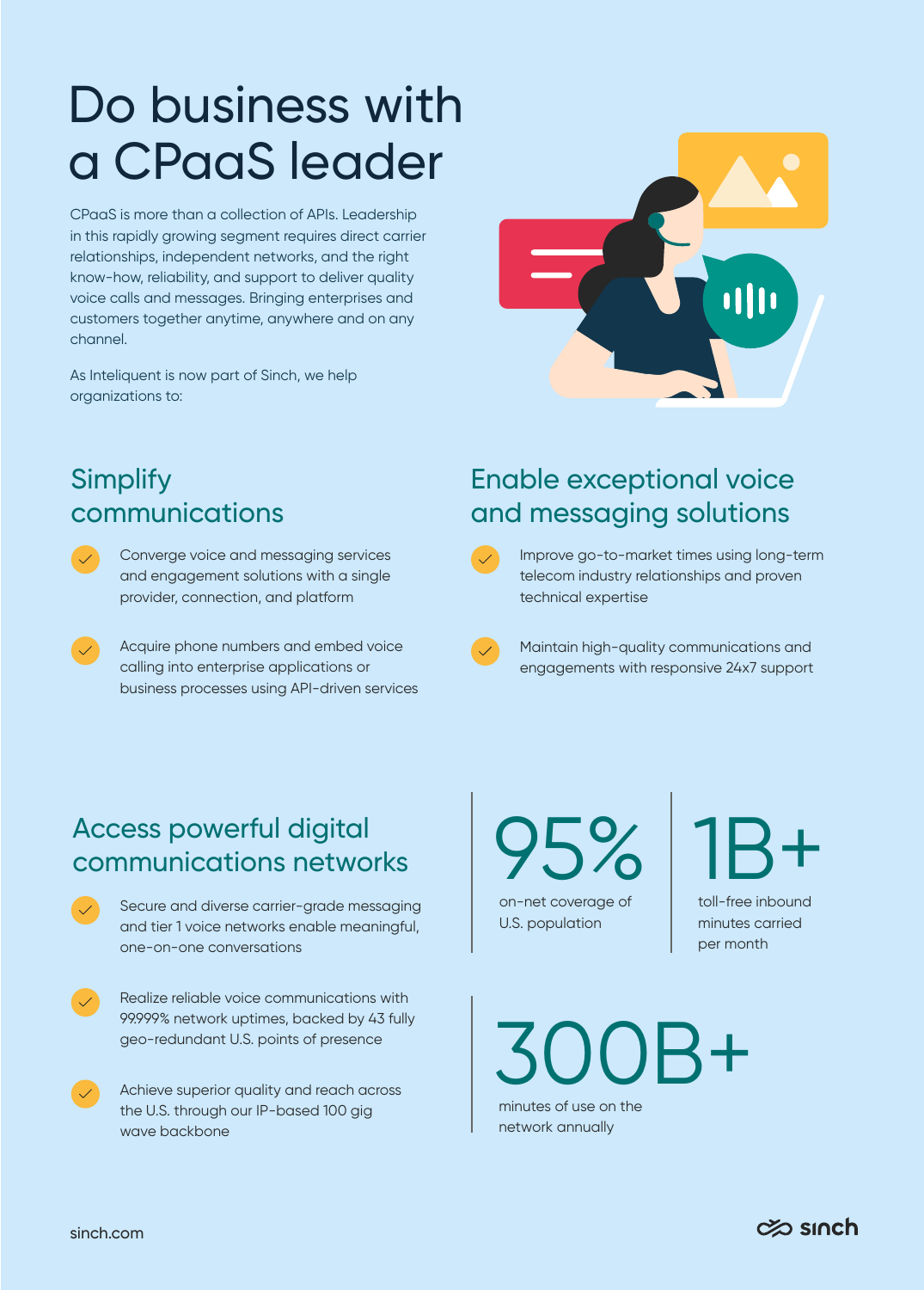## More channels - more choices

Voice is alive and well in a time when organizations are looking for ways to optimize customer engagements. Voice remains a key element in engagement strategies which feature and depend on multichannel conversational communications to deliver omnichannel customer experiences.

With Inteliquent, Sinch expands its channel offerings with advanced voice capabilities, giving enterprises and their customers more choices and new levels of service.



## Balanced portfolios enable success

Combined strengths in voice and messaging create a new and balanced portfolio that gives Sinch a unique position in cloud communications and customer engagement leadership.

Our diverse, multilayer platform includes programmable messaging and voice APIs, carrier-grade and scalable interconnectivity, and cloud-based engagement solutions.

|  | ٧ |
|--|---|

SMS and MMS APIs use our scalable, reliable messaging network to reach mobile customers anywhere in the world and add images, videos, audio, and more to create better experiences



Conversation API uses one API to create multichannel engagements across SMS, social networks, RCS, Chatlayer, and more



Sinch for Marketing lets you engage, convert, and retain customers at every step of their journey with personalized conversational marketing campaigns

⊫^

SIP trunking provides superior and scalable local, long distance, and toll-free calling services on our trusted voice infrastructure which is fully redundant across multiple regions